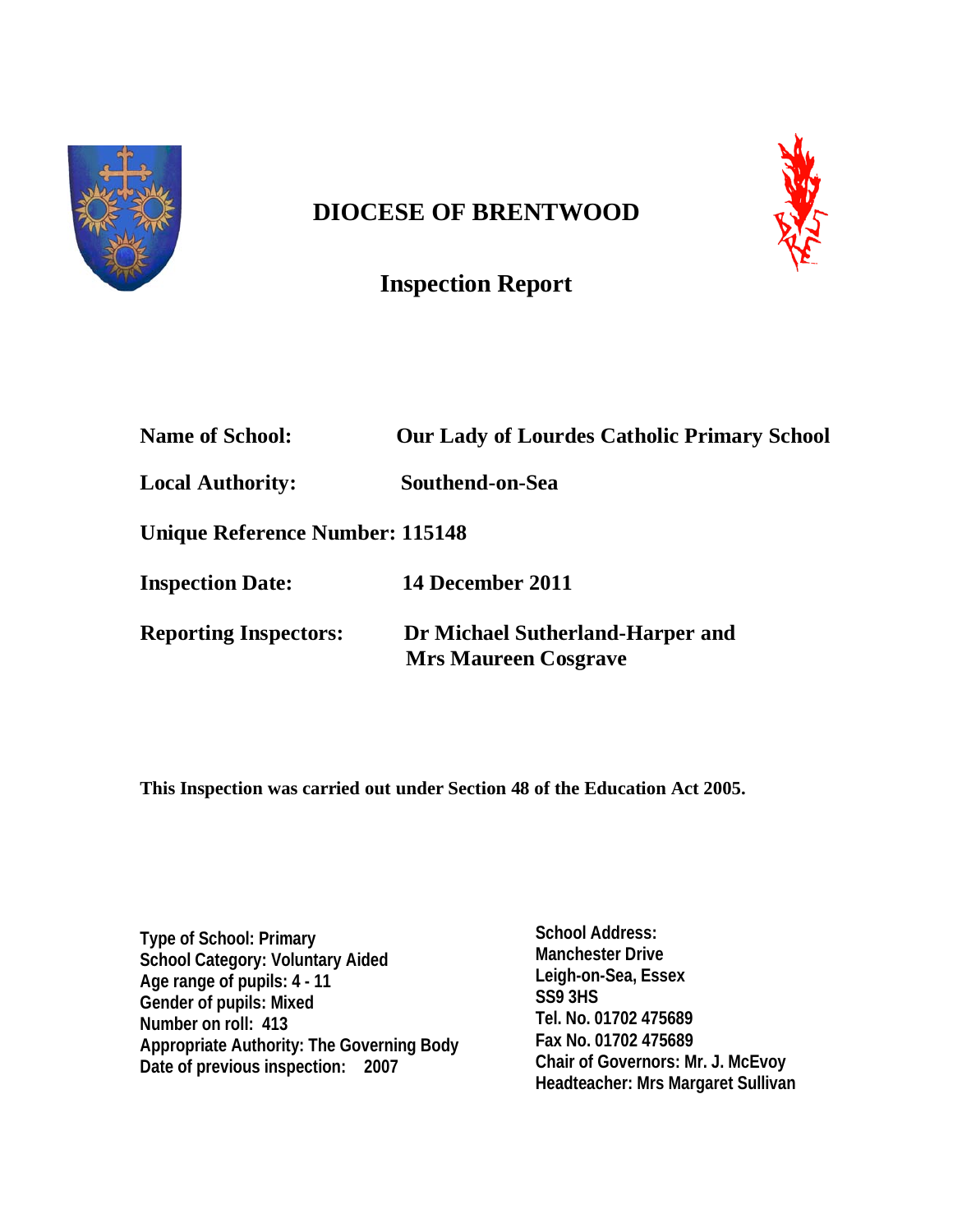#### **Introduction:**

The Inspection was carried out under Section 48 of the Education (Schools) Act 2005 by two inspectors appointed by the Diocesan Bishop at the request of the Governing Body of the School.

The Inspectors acknowledge and are appreciative of the full support, co-operation and courtesy they enjoyed from the Governors, Headteacher, Staff and Pupils of the School both before and during the Inspection. The Inspectors wish to express their gratitude to all concerned.

#### **The focus of the Section 48 Inspection was:**

- Classroom Religious Education
- The Catholic nature of the School through;
	- 1. Worship
	- 2. Links with the Catholic and wider community
- Spiritual, Moral, Social and Cultural development

#### **The Section 48 Report**

**Our Lady of Lourdes Catholic Primary School Manchester Drive Leigh-on-Sea Essex SS9 3HS**

**Head Teacher: Mrs Margaret Sullivan**

**Date of Inspection: 14 December 2011**

#### **Description of the School:**

Our Lady of Lourdes Catholic Primary School is a voluntary aided Catholic school situated in Leigh-on-Sea, near Southend-on-Sea in Essex and in the diocese of Brentwood. The school is a larger than average sized two-form entry primary school. The school serves the Catholic parish of Our Lady of Lourdes in Leigh but also has a number of children from the surrounding parishes of St. Peter's, Eastwood and St. Helen's, Westcliff.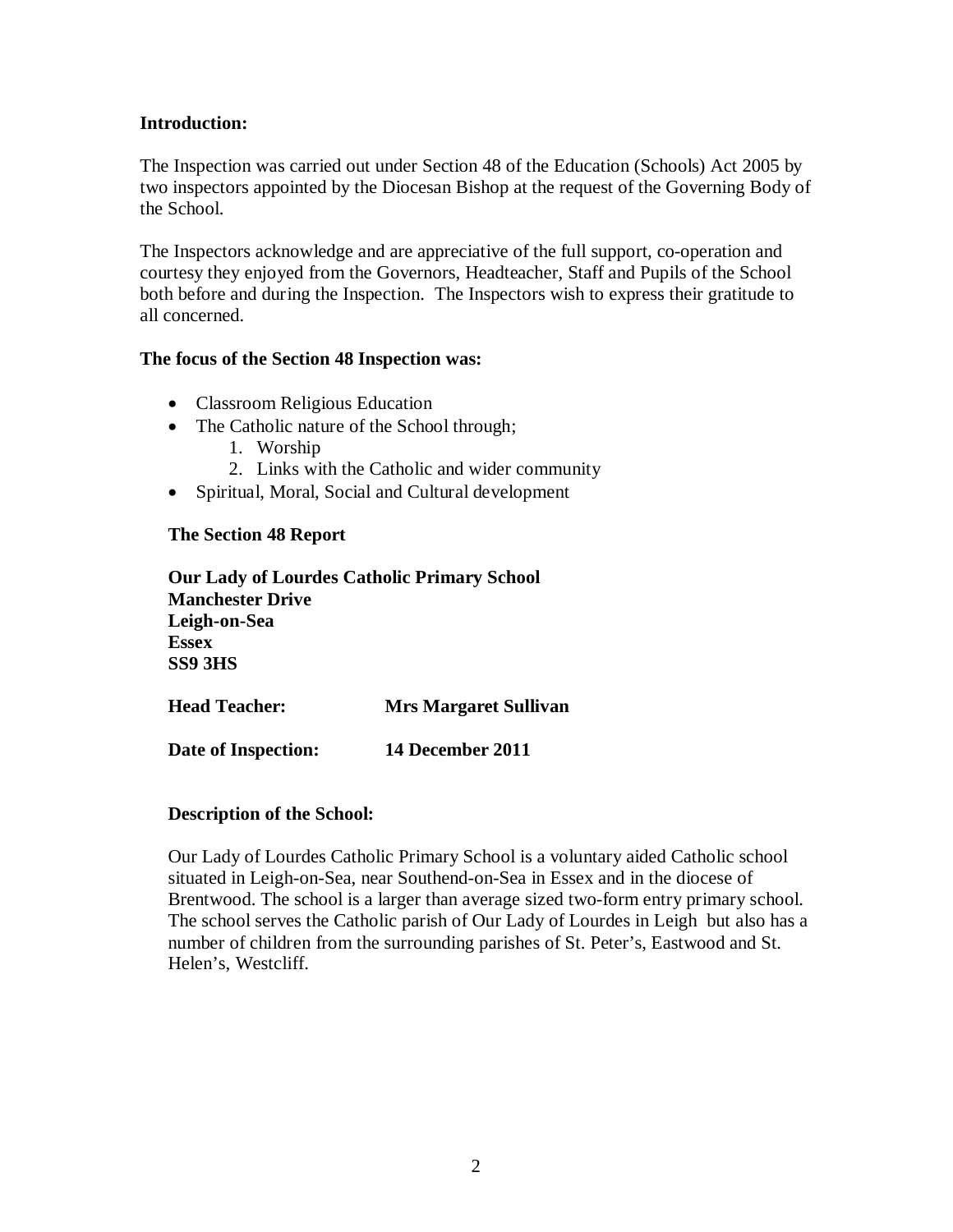#### **Record of Evidence Base:**

Two Diocesan Inspectors were in the school for the equivalent of two inspection days.

- The study of pre-inspection documentation including the Self-Evaluation Form/ Denominational Provision (SEF/DP).
- The observation of thirteen lessons.
- Participation in an assembly which was also the School Nativity Play.
- Scrutiny of pupils' written work.
- Meetings with the Headteacher, the Deputy Head who is also the Head of Religious Education (R.E.), the Parish Priest, the Chair of Governors and the previous Chair of Governors and the School Council.
- Observations of R.E. displays in the classrooms and around the school.

## **What the School does well:**

Our Lady of Lourdes Catholic Primary School is an outstanding Catholic school. Parents and carers whom the inspectors met at the start of their visit praised many aspects of the school's work and one of then summed up the place of Religious Education at the heart of the school: 'R.E. is the star subject in this school – it's what makes the school so special.' But the words of the Headteacher also resonate: 'Our job is to find the gifts and talents of each child. All we do is a prayer.' The idea of each pupil and member of the school as a part of the one body of Christ permeates the school and is accompanied by a clear belief in the value of aspiration. During their visit, inspectors were privileged to attend an impressive Nativity play, incorporating song, dance and careful reference to the Gospel accounts – all of this put on by the youngest members of the school and viewed with respect and reflection by their comrades in Key Stage 2. The school has a precise understanding of its place in the community it serves, well-developed links with the local community and parishes and a deep respect for the charismatic work of the local parish priest, whose arrival at the school was greeted by gleeful responses in at least one Year 3 class. The headteacher has worked tirelessly to develop the school as a centre of excellence and in this she is ably supported by her deputy, who is also the R.E. Coordinator. They bring a wealth of experience and understanding to their perceived duty of ensuring that all children leave the school with a love of their faith. Every class observed carefully addressed one or another aspect of Advent preparation, including the special gifts such as faith, hope and understanding which can be offered to the baby Jesus. In an outstanding Year 6 lesson, children spoke with confidence about their work, were reflective about what they had written and showed the ability to discuss what might be added to make it better.

The school has been extensively developed. Staff and pupils alike are proud of their school and this is also reflected in the extremely articulate views and considered approaches of the School Council. The work in classrooms and around the school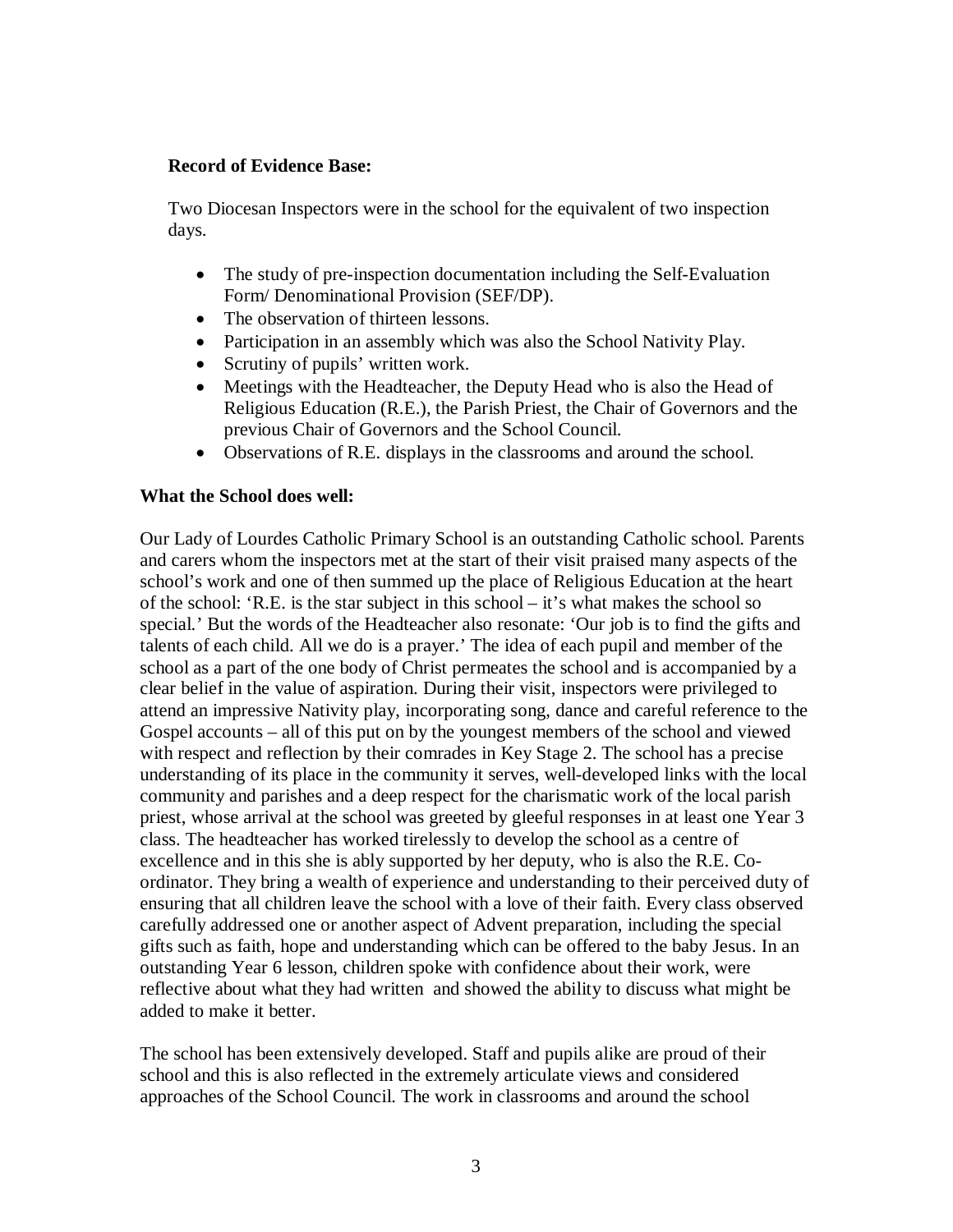carefully links subjects across the curriculum like R.E., art, information technology and literacy. The pupils know that adults will listen to them and value what they say and this is reflected in their approaches to each other. Improvement is coming about at a rapid rate as the school heads for consistently outstanding performance in all areas. The school is very well led by a focused headteacher who monitors rigorously, plans effectively and offers continual challenge while also empowering people through her deep belief that they can accomplish anything. She has carefully involved senior leaders, staff, pupils, parish priest, parishioners, parents and carers and governors in the drive for improvement. The governing body are very supportive of the work of the school through regular visits and the skills they bring to their work. At the same time, they are also focused in their belief in the school and their challenge to be the best possible school. In this, they are further supported by the involvement of the astute and well-informed parish priest.

Religious Education (R.E.) is at the heart of the school's work. The R.E. curriculum is based on the 'Here I Am' Religious Education programme of study, recommended by the Bishop of the Diocese, and which is fully implemented. Excellent teacher use of Information Communication Technology (ICT) enhances delivery of the R.E. curriculum and helps to engage pupils with their learning which is well-planned by the subject coordinator but also allows individual teachers to play to their strengths and to work in effective co-operation with each other. Attainment is good and improving. Knowledge and understanding of religion and the ability to reflect on the significance of what they learn are clear in all year groups. Pupils work well in all lessons and enjoy excellent relationships with each other and with adults.

Overall, the quality of teaching and learning in R.E. is good but also increasingly outstanding. Lessons are planned in considerable detail and delivered with good use of visual and written resources. Teaching is highly effective in enthusing pupils because they know that their views count and because the teachers take great care to make lessons child-friendly. Teachers and support staff work closely together and deliver outstanding care, guidance and support, ensuring that transition arrangements into and out of the school are as easy as possible. The importance of R.E. in the curriculum is underlined by outstanding display all around the school, display which is overwhelmingly pupilgenerated. Learning objectives are always clearly stated and teachers check that these are fully understood through excellent questioning and reinforcement procedures. Exercise books contain neatly-presented work and praise is often carefully used to indicate the way forward. However, the match of work to pupil ability could be further refined to ensure that pupils more consistently reach the highest levels and are challenged to improve further when their work is already good. Behaviour in class is often exemplary and it is very apparent that pupils have high expectations of each other which reflect those set by the headteacher and other staff.

The school meets both the national and diocesan requirements for the allocation of curriculum time for taught R.E.